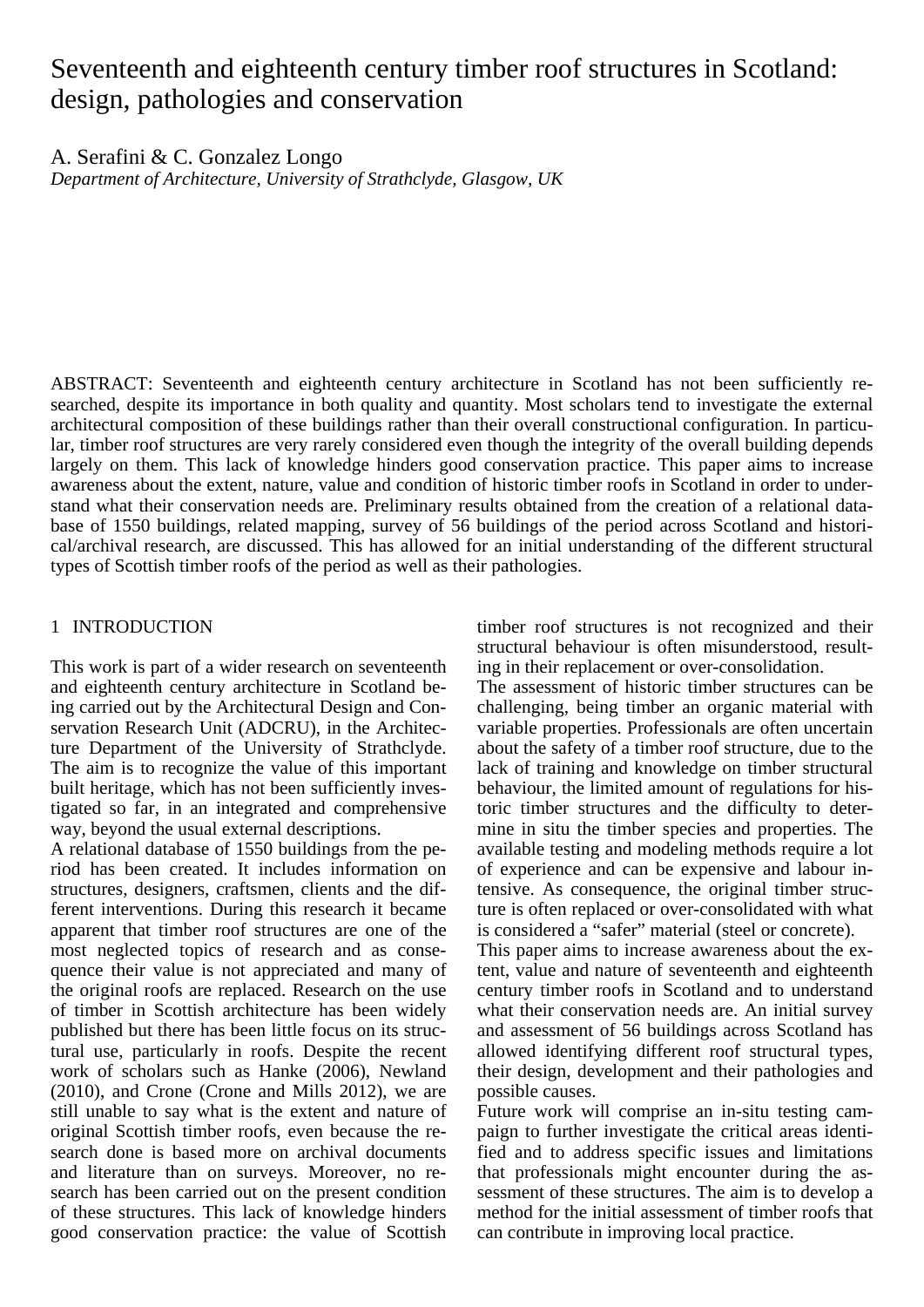# 2 METHOD

# 2.1 *A database of seventeenth and eighteenth century buildings in Scotland*

In order to assess the extent, nature and condition of seventeenth and eighteenth century Scottish timber roofs, the first step was to identify Scottish buildings of the period. A database and related mapping has been developed with Microsoft Access and ArcGIS: this tool has been used to locate the buildings and record their history, based on data from the databases of Historic Scotland - now Historic Environment Scotland - (HS 2015), the Royal Commission on Ancient and Historical Monuments of Scotland (RCAHMS 2015) and the Buildings at Risk Register (BARR 2015), as well as literature on Scottish Architecture (Glendinning & Mackechnie 2004). The results from the surveys and archival/historical research are being added to the database as the research progresses; it now includes 1550 buildings.

# 2.2 *Selection of key buildings*

The database has been used to select key buildings to survey, according to the following criteria:

- designed by architects and of a certain scale;
- no flat roofs;
- major interventions in seventeenth and eighteenth century and no major alterations after 1800;
- key moments in Scottish architectural history;
- roof or wrights' names mentioned in literature or in HS/RCAHMS/BARR;
- original plaster ceilings;
- analysed with dendrochronology;
- owned by HS or NTS (for accessibility);
- $-$  in the Scottish central belt (for accessibility);
- designed by Sir W. Bruce, J. Smith or W. Adam, leading architects of the period (Serafini & Gonzalez-Longo 2015, Gonzalez-Longo, 2012, Gonzalez-Longo & Theodossopoulos, 2012).

The owners of 139 buildings have been contacted and 80 of them replied: 66 granted access and 8



informed of the replacement of the roof after 1800 (Fig. 1). Visits to 56 buildings (or groups of buildings, as in Fort George) were eventually arranged (Fig. 2). Of these buildings one had no accessibility to the roof structure and 9 had roofs replaced after 1800. The other 46 buildings/groups of buildings had one or more original roof structures for a total of 76. A building has been considered as having more than one roof structure when these are structurally independent, separated by masonry walls. Thanks to literature references 20 other buildings have been identified as having the roof structure completely replaced after 1800, for a total of 37 (Fig. 1).

#### 2.3 *Surveys*

The objective of the surveys was to gain first-hand knowledge on the roofs' construction techniques and typologies and to start assessing their present condition. As suggested in guidelines for the assessment of historic timber structures (Cruz et al 2015), a desk survey was carried out prior to the visits to gather all the necessary information on the buildings, then a preliminary visual and measured survey was done. A tape meter, a laser meter and a digital camera were used. A series of fixed parameters have been recorded during the surveys in order to compare the structures and draw some conclusions from a historical, typological, technological and structural point of view. The parameters recorded include:

- roof form (gabled, hipped, dome, etc);
- roof geometry (span, pitch, length, etc);
- structural arrangements (common rafter roof, purlin roof, etc, as well as the type of frame/truss);
- connection with walls;
- elements' scantlings and section shape;
- timber dressing (hand-axed, hand-sawn, etc);
- joint types and fasteners:
- timber species (if known);
- roofing material and its fasteners;
- carpentry marks;
- evidence for reused timber.



Figure 2. The 56 buildings surveyed across Scotland

Figure 1. The key buildings' selection process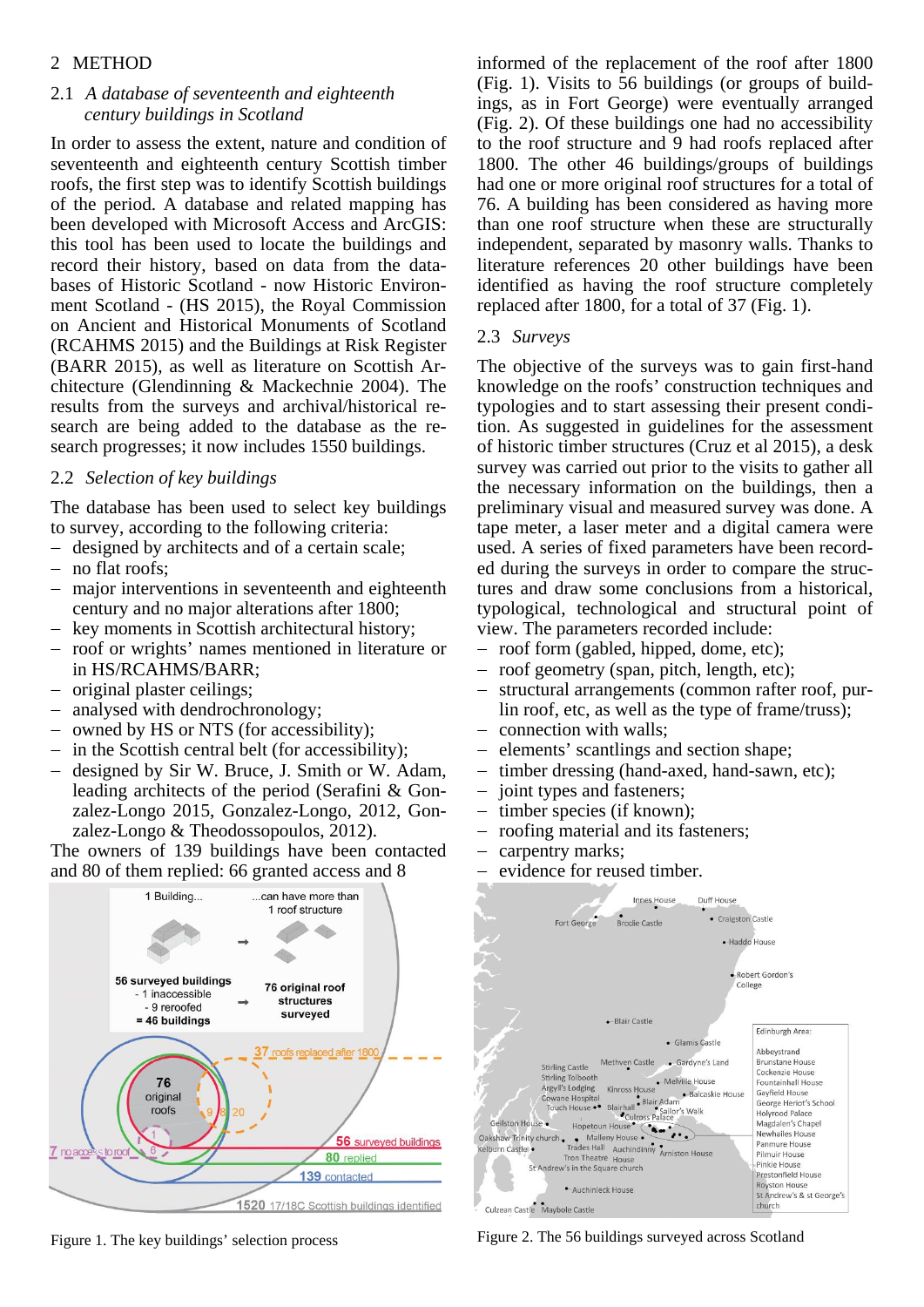Signs of damage have been recorded as follows:

- mechanical damage (deformations, cracks, etc);
- material degradation (fungi/insect attack, etc);
- past interventions;
- unfavorable environmental conditions (poor ventilation, etc) and poor maintenance;

Natural defects (knots, checks, etc) have not been documented at this stage. All the information has been collected in a structured form integrated within the database. The form has been produced in collaboration with COST Action fp1101 and further developed to meet the purposes of this research.

The surveys have helped identifying different structural types and their pathologies, as well as issues in their assessment.

## 2.4 *Archival Research*

Archives have been searched for information on the surveyed buildings and on wrights of the period. The research has focused on archives in Glasgow and in Edinburgh. The documents consulted include mainly accounts and correspondence that have been used to understand the design and construction processes, the timber procurement, past repair works, the people involved and, in particular, the role of architects and wrights. The study of carpentry manuals of the time (Gomez Sanchez 2006) has helped understanding what knowledge the wrights had access to and if there has been migration of technical knowledge.

## 3 THE IDENTIFICATION OF STRUCTURAL TYPES AND THEIR DEVELOPMENT

The development of timber roofs' design and construction is closely related to material availability and to the development of the architecture of the period: its layouts, spans and overall composition. The challenge in Scotland at the time was to pass from large spans covered by open purlin structures such as the fifteenth century Darnaway Castle (Stell & Baillie 1993), to large spans covered by shallower roofs carrying heavy plaster ceilings, fashionable from seventeenth century (Fig. 3). Whilst the few remaining Scottish open purlin roofs have been widely investigated, little research has been done on roof structures hidden behind timber and plaster ceilings, which, according to our surveys, cover the vast majority of Scottish buildings throughout the centuries. Hanke (2006) is the only scholar who has previously investigated these roof structures, but he considered mostly documents related to buildings up to 1647 in a restricted geographical area. Newland (2010), Thomson (1991), Crone and Mills (2012) have researched the timber trade of the period.

## 3.1 *Common rafter roofs*

Before 1500, local Scottish timber was used; oak was considered to be the most valuable, due to its strength and resistance, and used whenever possible for the construction of high status buildings (Newland 2010). From the few remaining roof structures of the period, one can deduce that single pile buildings were covered with gabled roofs whose internal structure was an open purlin roof in case of big spans, and a stone vault in case of reduced spans (Fig. 3). It is not clear when common rafter roofs started being employed. The oldest surviving one could be that of Alloa Tower, first mentioned in 1497 (Ruddock 1995).

In sixteenth century double piles were introduced and common rafter roofs were used with the intermediate spine wall acting as additional support (as in Drochil Castle, Fig. 3). In this period it was hard to find local timber suitable for building construction, due to accessibility problems and low quality: thus oak and pine started being imported from the eastern Baltic, Denmark, Sweden, and Norway soon dominated the market (Newland 2010).

The sixteenth and seventeenth century common rafter roofs we have surveyed (see for example Culross Palace, Fig. 4) are generally simple, composed of rafter couples, spaced 30/60cm, with one or two collar beams, almost square scantlings of 10/15cm, and mortise and tenon or simple lap joints secured with timber pegs. The spans are usually less than 7m, and the pitches are quite steep  $(50^{\circ} - 60^{\circ})$ .

The extensive use in Scotland of very simple common rafter roofs throughout the centuries up to today (Fig. 3) is somehow unusual, considering that in England and Northwest Europe structures started changing already in 13C, when king/queen struts and side purlins were introduced (Hanke 2006). Moreover, Scottish common rafter roofs have some characteristics quite different from the English and European ones, as confirmed by our surveys: they have no tie-beam up to 1700; they never have additional longitudinal bracing other than the sarking (longitudinal timber boards fixed to the rafters and supporting the roof covering); they have no wallplates up to late seventeenth century but sometimes provide additional rigidity through the rafter foot, with the ashlar piece extended downward on the masonry.

As Hanke (2006) suggests, the simplicity and uniformity of Scottish common rafter roofs could be explained by the reliance on imported timber, which seems to have favoured timber structures characterized by few standardised items: deals (timber boards for the sarking) and straight, relatively short beams. According to our surveys, this could be true only up to 1670s, when structures start evolving (Fig. 3).

# 3.2 *End 17C and 18C: more complex frames*

From 1670s onwards common rafter roofs had to adapt to the new geometries of classical architecture, introduced in Scotland by the architects Sir William Bruce and Mr James Smith. M roofs, hipped and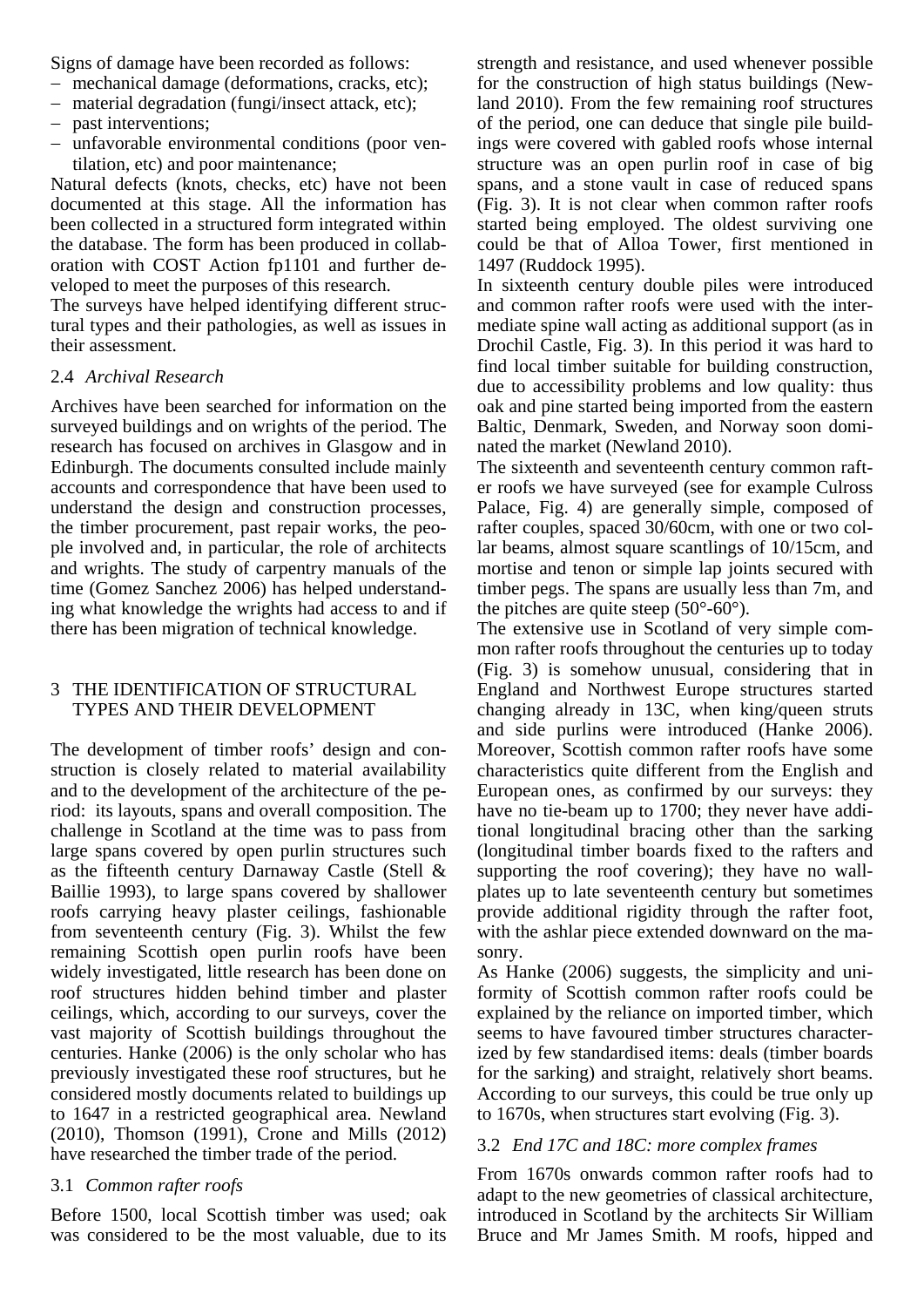

Figure 3. Construction development of Scottish timber roof geometries and structures

platform roofs were introduced (Fig. 3). Wall-plates started being used, as well as tie-beams and tension absorbing joints (dovetail) and members, which shows an understanding of the fact that timber elements can behave in tension too. The internal structure of platform roofs were solved in a quite particular way, as in Melville House (Fig. 4).

Later in eighteenth century the spans increased (up to 9.86m in Duff House 1735), and the pitches became shallower (down to 23° in Yester House 1729, Fig. 4), forcing the internal structures to become more efficient: the elements' sections became more rectangular and butt-purlins were introduced. Rafters started being distinguished into primary and secondary ones, which significantly reduced the amount of timber needed. In Yester House (1729, Fig. 4), for example, primary frames are connected by purlins, which in turn support the common rafters. This arrangement is quite different from those of Culross Palace and Melville House (Fig. 4), where all the rafters and frames are the same, with no distinction between primary and secondary. The 'more complex frames', such as the one at Yester House, seem to have a structural behaviour in-between common rafter roofs and trusses, and could be antecedents of the latter (Serafini & Gonzalez Longo 2015).

#### 3.3 *Purlin roofs*

In eighteenth Norway declined as supplier of timber due to the over-exploitation of its natural resources;

its role was taken first by Sweden and then by the eastern Baltic area, exporting balks, to be sawn to meet individual needs, and deals of pine (Thomson 1991). In this period home-grown pine was used as well (Crone & Mills 2012). In the second half of eighteenth century timber was also imported from the Americas, as was happening in England (Yeomans 1992): the West Indies sent exotic hardwoods such as mahogany and American Colonies and Canada provided oak and walnut (Thomson 1991).

The change in the timber trade mirrors changes in construction. Purlin roofs started being employed from late seventeenth century (Fig. 3): Melville House (1697/1703) is the earliest purlin roof we've surveyed (Fig. 4). Unfortunately, the limited number of surveyed examples makes it difficult to draw conclusions on their development. Nevertheless, it is interesting to note that purlin roofs were often coupled with other structural types in the same building, with no apparent reason driving the choice of one structure or the other. This could suggest that either the different timber structures have been constructed in different periods, or, if they appear to belong to the same period (as is the case of Melville House, Fig. 4), that wrights/architects were experimenting.

#### 3.4 *Trusses*

Our surveys suggest that from 1740s/50s king-post trusses started being used to cover reduced spans (Fig. 3), and princess-post trusses and queen-post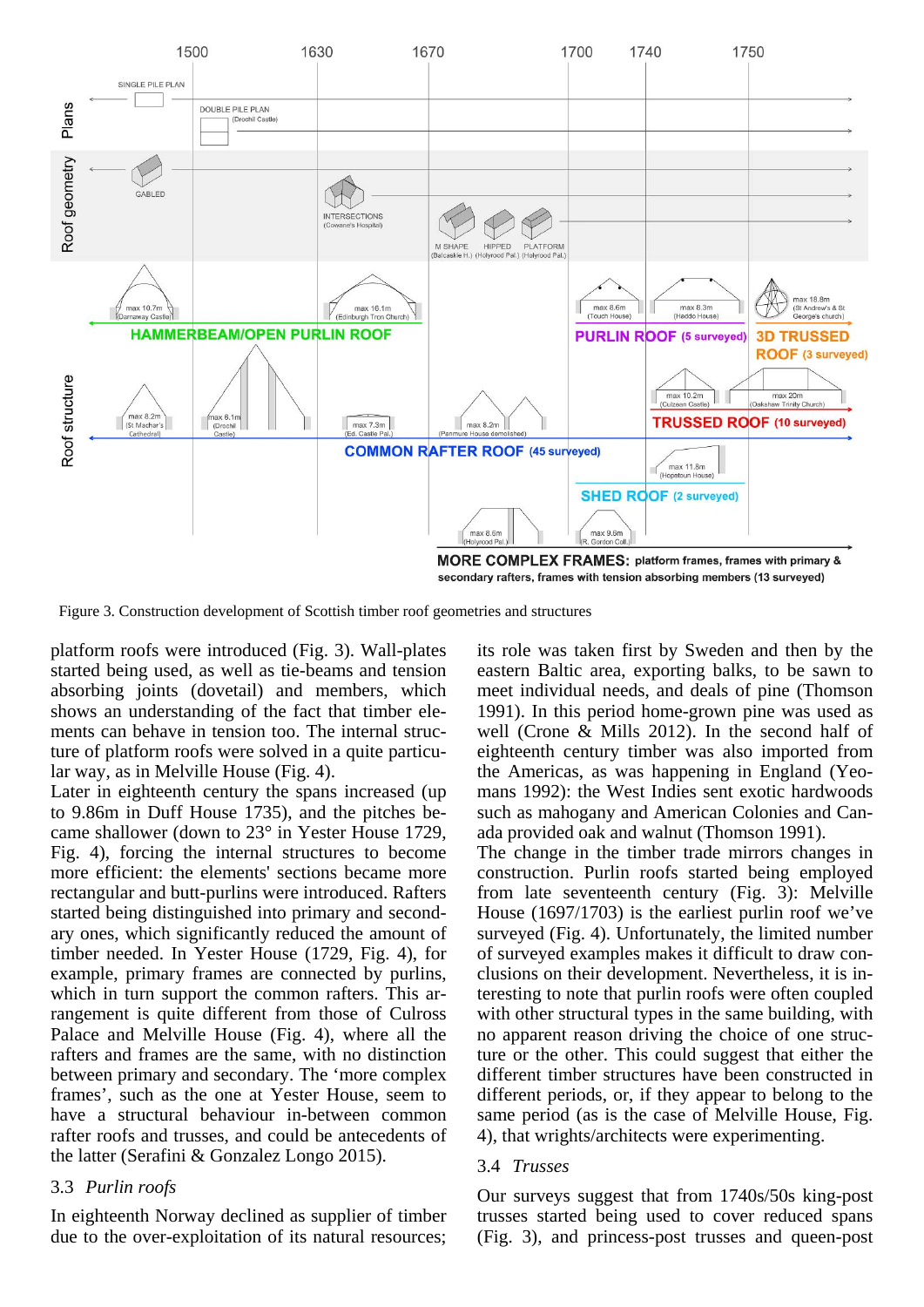

Figure 4. Top left: common rafter roof in Culross Palace (1597/1610); top right: platform frame and purlin roof in Melville House (1697/1703); bottom left: more complex frame in Yester House (1729); bottom right: princess post truss in St Andrew in the Square church (1739/56).

trusses to cover bigger spans (as in St Andrew's in the Square church 1739/56 – Fig. 4). Spans reach their maximum in Oakshaw Trinity church (1754/6) with 20m, and pitches vary between  $44^{\circ}$  and  $27^{\circ}$ . The sarking is retained, even though butt-purlins are always used. Joints are all mortice and tenon with no fasteners or timber dowels; scarf joints are very rare. Metal straps are seldom used as well - they are often a later addition. Posts normally have joggles, which could be an English influence (Yeomans 1992), but traces of other influences can be identified too (Serafini & Gonzalez Longo 2015).

It is still not clear how the truss was introduced in Scotland. The arrangements and construction details of the earliest Scottish trusses show little understanding of their structural behaviour. The truss in St Andrew in the Square church (Fig.4), for example, shows an improper design of the joint between the post and the raised tie-beam: it's a simple mortice and tenon joint with no fasteners, which cannot work in tension and counteract the tie-beam deflection. An analysis of drawings and buildings of the Adam architects suggests that although they aspired to build trusses, wrights were initially unable or unwilling to construct them. An external influence was probably necessary for the introduction of trusses in Scotland (Serafini & Gonzalez Longo 2015).

## 4 PATHOLOGIES AND POSSIBLE CAUSES

#### 4.1 *Assessment of historic timber structures*

The assessment of timber structures can be challenging because of the organic nature of the material and its variable properties.

Recent research has outlined a methodology for the on-site assessment of historic timber structures (Feio & Machado, in press, Cruz et al 2015). They suggest a preliminary assessment based on a desk survey followed by an on-site visual and measured survey, where moisture content readings and Visual Strength

Grading (VSG) are carried out. Resistance Microdrilling can be used to assess invisible decay and structural analysis can identify highly stressed areas. The information gathered can then be used in a final structural analysis to verify if the structure complies with the ultimate state requirements. If it fails, a more detailed survey (using other nondestructive/semi-destructive tests – NDT/SDT) must be carried out and the structural analysis updated.

VSG is a powerful method but it has limitations: the subjectivity and low experience of the inspector, limited accessibility, non-visible internal decay, and lack of specific criteria in most national standards. It also requires the timber species identification, which is often not doable (Macchioni 2010). Alternatively, mechanical properties can be estimated with SDT (Kloiber et al, in press) or stress waves methods.

Unfortunately, NDT and SDT also have many drawbacks: poor correlation with material properties; the information obtained is often qualitative/local; the test procedure and the results' interpretation require a lot of experience; it is not clear how to use the collected data; some devices are not on the market yet. This is why most professionals don't use NDT/SDT but rely mainly on experience, even though this can

lead to underestimating the structure's condition and replacing or over strengthening the whole roof.

## 4.2 *Typical damage in Scottish timber roofs and possible causes*

As explained in section 2, it is known that 17 buildings out of 80 (~20%) have been reroofed after 1800 (mainly in 20C), because thought to be structurally unsafe. 20% is quite a high percentage and suggests either a conservative approach on the professionals' side, leading to the replacement of structures even when not necessary, or poor maintenance on the owners' side, leading to damage/degradation beyond repair. In both cases it is clear that the value of these structures is not recognized and that good conserva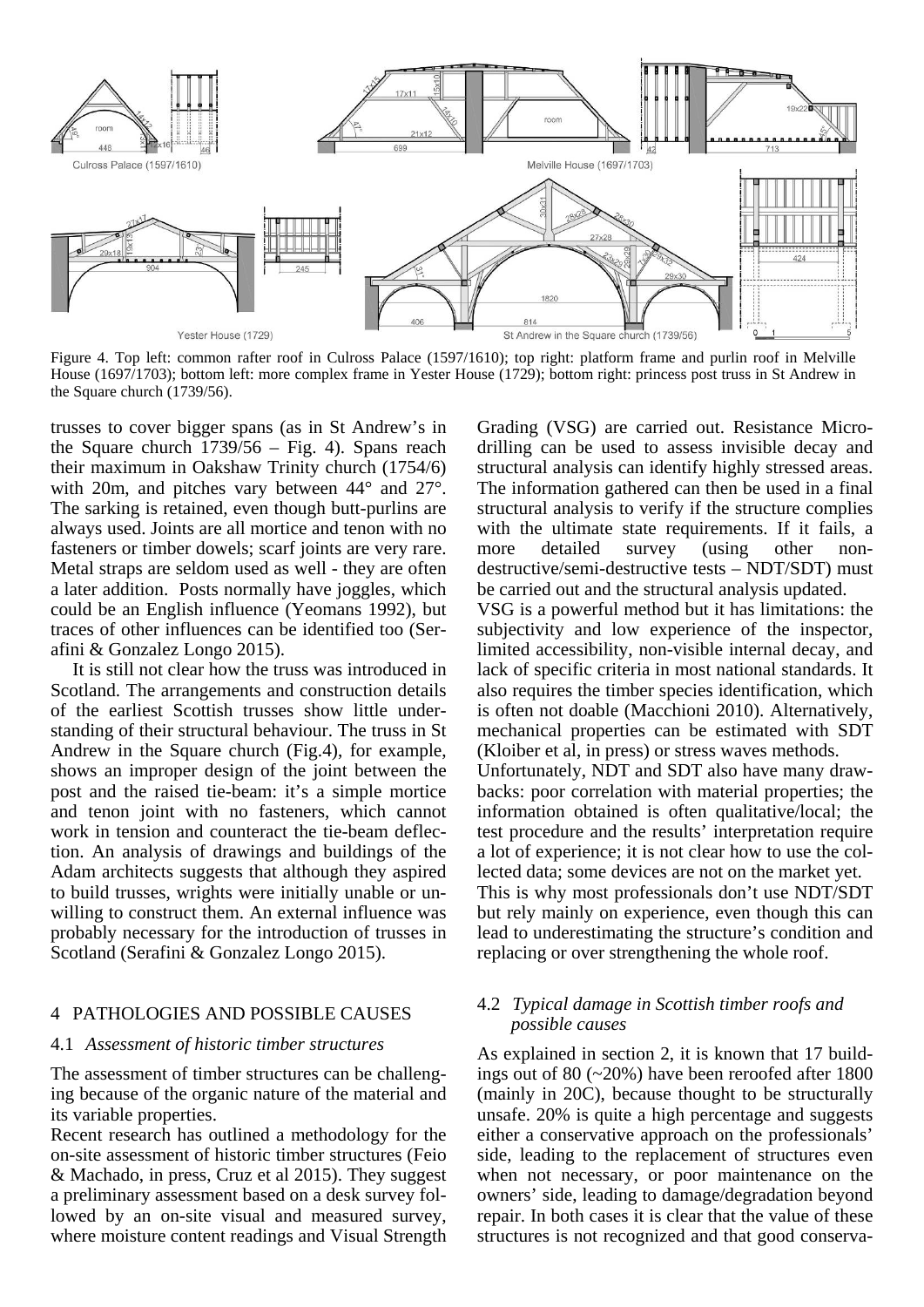tion practice is hindered by lack of information, training and method. In order to overcome these limitations, a preliminary visual inspection was carried out to start identifying the typical pathologies and possible causes of the different structural types.

### 4.2.1 *Poor initial design*

Poor initial design (overall structural arrangement, joints, timber dressing) seems to play a key role in causing damage in all of the roofs surveyed, which is not unusual (Tampone 2007).

Common rafter roofs show joint disconnections/splitting that can be associated with an overall transversal opening of the roof. As already stated, up to about 1670 simple lap or mortise and tenon joints are used, secured with timber pegs. These joints are not capable of resisting tension forces, which the lower collars and rafter feet are subject to. The timber pegs fail easily (also because of biotic attack) and the joints start opening (Fig. 5 left). Even in later roofs, dovetail joints can fail if the timber cracks and splits around the metal nail (Fig. 5 center).

Other common rafter roofs have a problem in the longitudinal direction, with the frames stacking up and losing stability (Fig. 5 right). This seems to happen when the distance between the frames is more than the common 50cm, because the longitudinal rigidity is provided only by the sarking boards.

Trusses with spans below 10m are generally in good conditions, whilst those covering bigger spans sometimes have deflections in rafters and tie-beams, joint disconnections and cracks (Fig. 6), which suggest an



Figure 5. Mechanical damage in common rafter roofs. From left to right: joint disconnection in Sailor's Walk (Kirkcaldy, Fife), joint splitting in Touch House (St Ninians, Stirling), stacking up in Geilston House (Cardross, Argyll and Bute).



Figure 6. Mechanical damage in Trussed roofs. From left to right: joint disconnection in Fort George Ordnance Store (Ardersier, Highland), joint disconnection in Oakshaw Trinity Church (Paisley, Renfrewshire), crack in rafter in Glasgow Trades Hall.



Figure 7. Mechanical damage in purlin roofs. From left to right: deflected purlin in Melville House (Monimail, Fife), deflected purlin in Touch House (St Ninians, Stirling), crack in strut in Touch House (St Ninians, Stirling).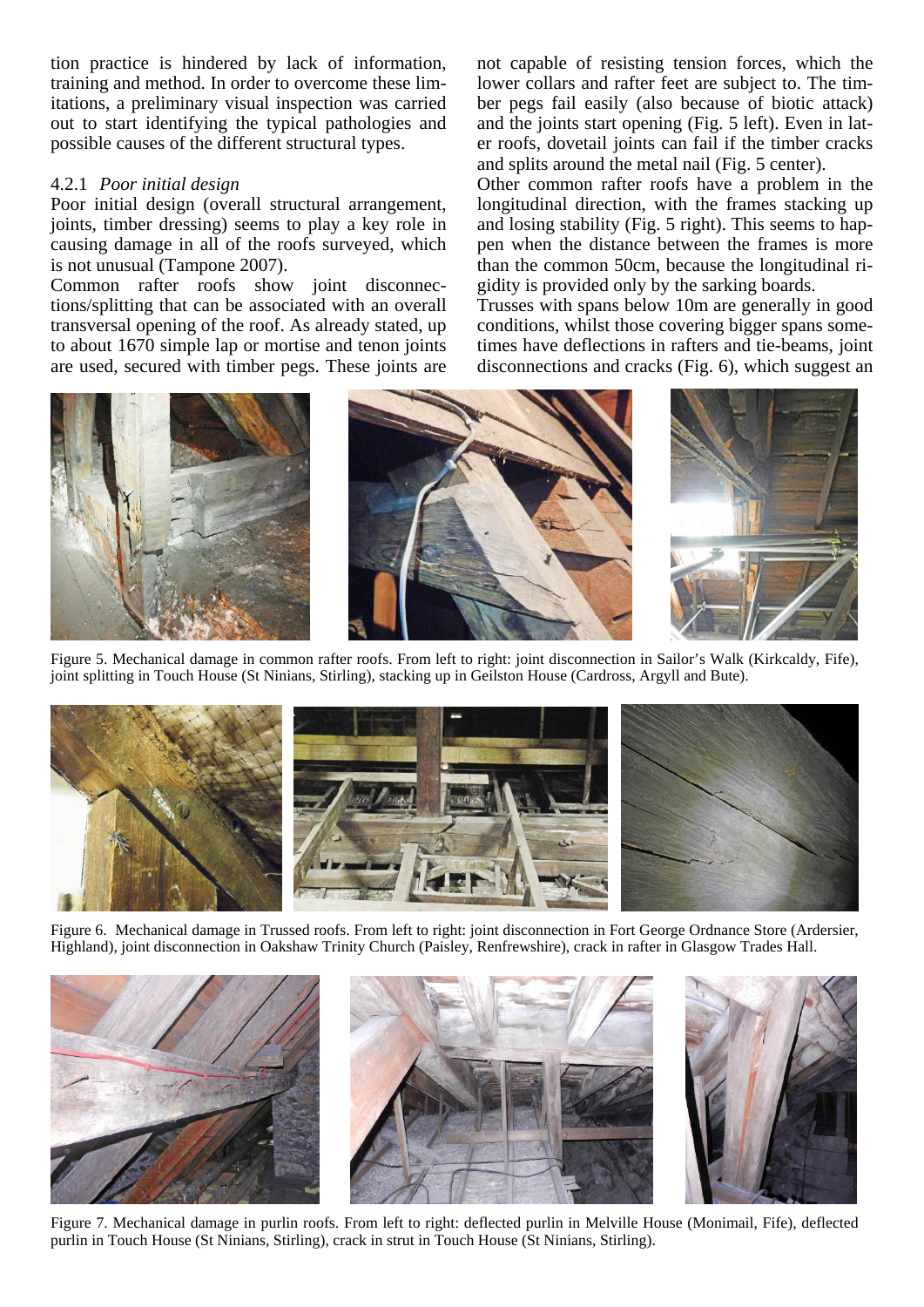overall deflection and opening of the roof structure. One of the causes is the improper design of arrangements and joints: timber elements are often too long and do not have sufficient propping provided; joints are almost exclusively mortise and tenon secured by timber dowels or nothing, which work only in compression (Fig. 6, left); metals straps are very seldom used and sometimes they are a later addition; scarf joints, when used, are very simple (Fig. 6 center), and again unable to absorb tension forces.

Purlin roofs often have deflected purlins and cracked struts (Fig. 7), caused by insufficient dimensions or lack of supports.

Common rafter roofs also have material degradation problems (fungi, insects, etc), that might be caused, amongst other, by the rough dressing of the timber elements, which often retain some bark and sapwood, more subject to biotic attack (Ridout 1999). Trusses and purlin roofs seem to be less vulnerable, probably because the timber for these bigger and more complex structures was carefully selected to be of high quality, and carefully squared and finished.

## 4.2.2 *Past interventions*

Past alterations and repairs contributed in creating/accelerating damage in some cases.

Gardyne's Land (end seventeenth century), for example, has deflected collars in the central part of the roof, where a pediment was added in early 18C (Fig. 8 left). Another example is Oakshaw Trinity church, where the heavy plaster ceiling was probably added/replaced in nineteenth century, causing deflections and joint disconnections due to the additional dead load (Fig. 6 center).

There is often no documentation on past repairs and why they have been done. Temporary interventions often become permanent, and their effect on the structure is not monitored. Whilst in eighteenth and nineteenth century timber was used to either replace the whole roof or double its structure (Fig. 8 center), in the twentieth and twenty-first century steel became more fashionable. The weight of steel is often a problem for the masonry and the plaster ceilings. For example, timber posts and steel beams were added in Oakshaw Trinity church to support the hip rafters that were deflecting (Fig. 8 right); this intervention actually increased the loads on the tiebeams, increasing their deflection and joints' opening (Fig. 6 center), and on the masonry, causing cracks. Checks and cracks, with no distinction, are often filled with resin. Checks are natural cracks that develop along the radius of a log, when the timber dries. They rarely are a structural problem. Filling them actually weakens the timber preventing it from 'breathing', and can cause further cracks to develop.

## 4.2.3 *Inadequate environmental conditions, accessibility issues and poor maintenance*

As already stated, many of the surveyed common rafter roofs suffer from material degradation problems. Besides the timber dressing, other factors probably contribute as causes. Common rafter roofs generally cover dwelling houses, where the lower part of the roof spaces is plastered and occupied by rooms. This part of the structure (and in particular the connection with the wall) is often not visible/accessible, which hinders its maintenance. The upper part is generally quite small, with poor ventilation and sometimes over insulation, and uncovered water tanks that increase humidity. On the other hand trusses are normally employed in public buildings with bigger roof spaces and better ventilation.

The presence of pigeons, wasps, and bats hinders accessibility and maintenance: access to many properties has been denied because of the presence of bats/wasps, and a few of the surveyed roofs proved to be problematic because of pigeons droppings'.

Finally, owners and estate managers do not always know how to access roof spaces and do not have the necessary equipment to do it (ladders, torches, etc).

## 4.3 *Future work*

Future work will comprise an in-situ testing campaign aiming at complementing the initial analysis carried out through visual inspection. NDT and SDT will be used to further investigate the critical areas identified and to address specific issues and limitations in the assessment of these structures. The intention is to use equipment that is available to professionals in Scotland, in order to develop a method that can contribute in improving local practice.



Figure 8. Past interventions. From left to right: Steel beam and ties counteracting the collars' deflection in Gardyne's Land (Dundee), 18C and 21C timbers strengthening the original 17C timbers in Panmure House (Edinburgh), timber posts/struts and steel beams/straps counteracting the hip rafters' deflection in Oakshaw Trinity church (Paisley).